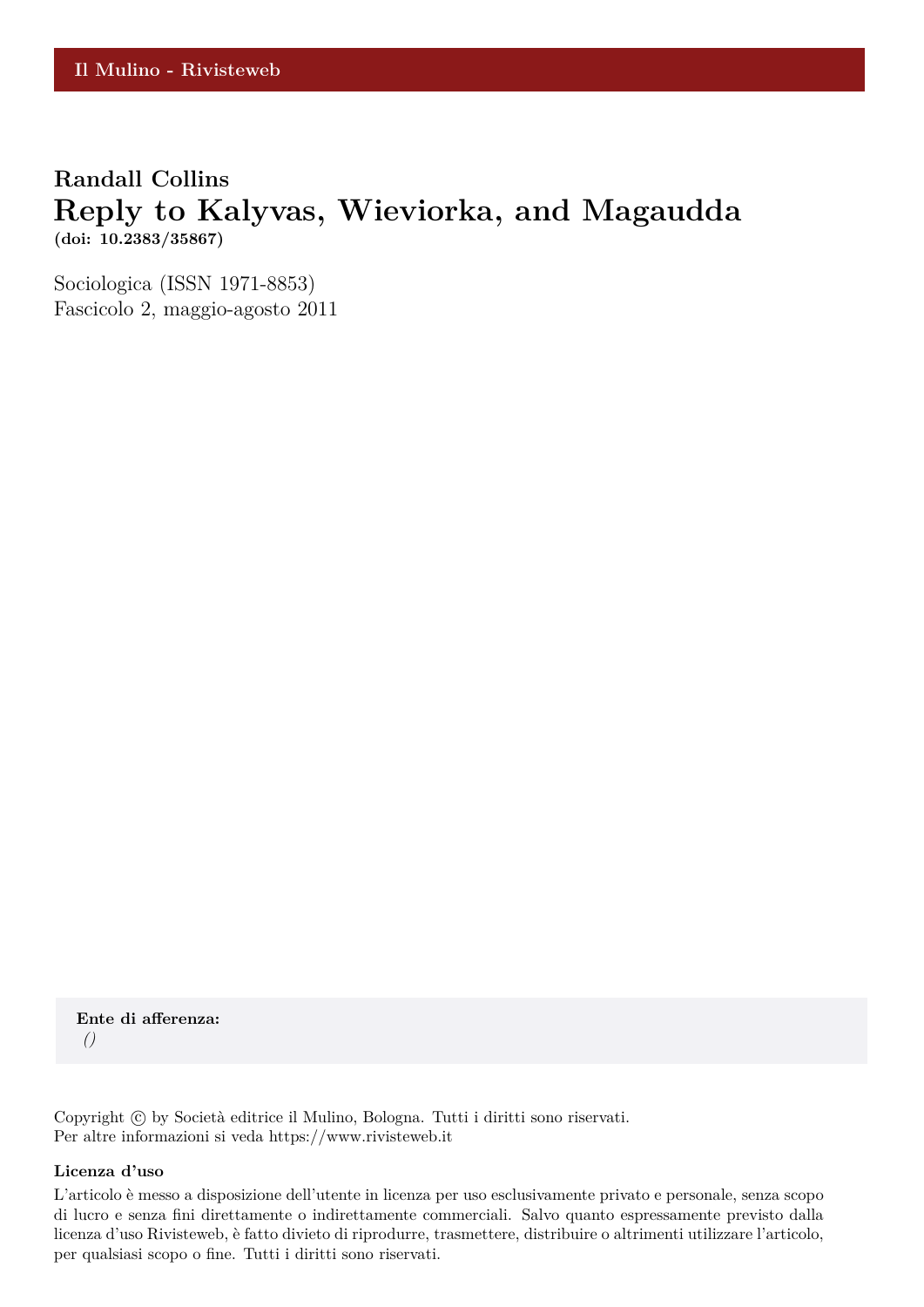# Reply to Kalyvas, Wieviorka, and Magaudda

*by* Randall Collins

doi: 10.2383/35867

I thank my distinguished colleagues for their thoughtful comments. What we see, altogether, are several distinct research programs. In effect they are perceptual *Gestalts*, with their preferred concepts, languages of discourse, privileged modes of analysis, and preferred research methods. Since each regards the others through the template of its own *Gestalt*, the others appear flawed, overly abstract, incoherent, missing the crucial insights. Michel Wieviorka proposes a criterion for how to adjudicate among them; I will postpone this useful device for a few paragraphs.

Stathis Kalyvas argues for avoiding a contest between micro and macro approaches. I agree, as a general policy; the social world is complex and needs a number of complementary levels of analysis. But here I want to emphasize the special importance of micro-interactional dynamics, not necessarily for all topics, but for violence. Confrontational tension/fear is what we see, pretty much universally, when we examine persons who are at the brink of committing violence, in their immediate social interaction. This is not an overly abstract generalization; it derives from looking empirically, in as much micro-detail as possible, at photos and videos, physiology, subjective phenomenology, and ethnographic observations and interviews focused on interactional sequences. What is particularly important is to observe the situation in the moments before violence breaks out, when violence is threatened by one or another participant on the scene. This enables us to avoid sampling on the dependent variable, concentrating only on those instances where violence is successfully carried out. What we see is that a large proportion of threatening situations abort; violence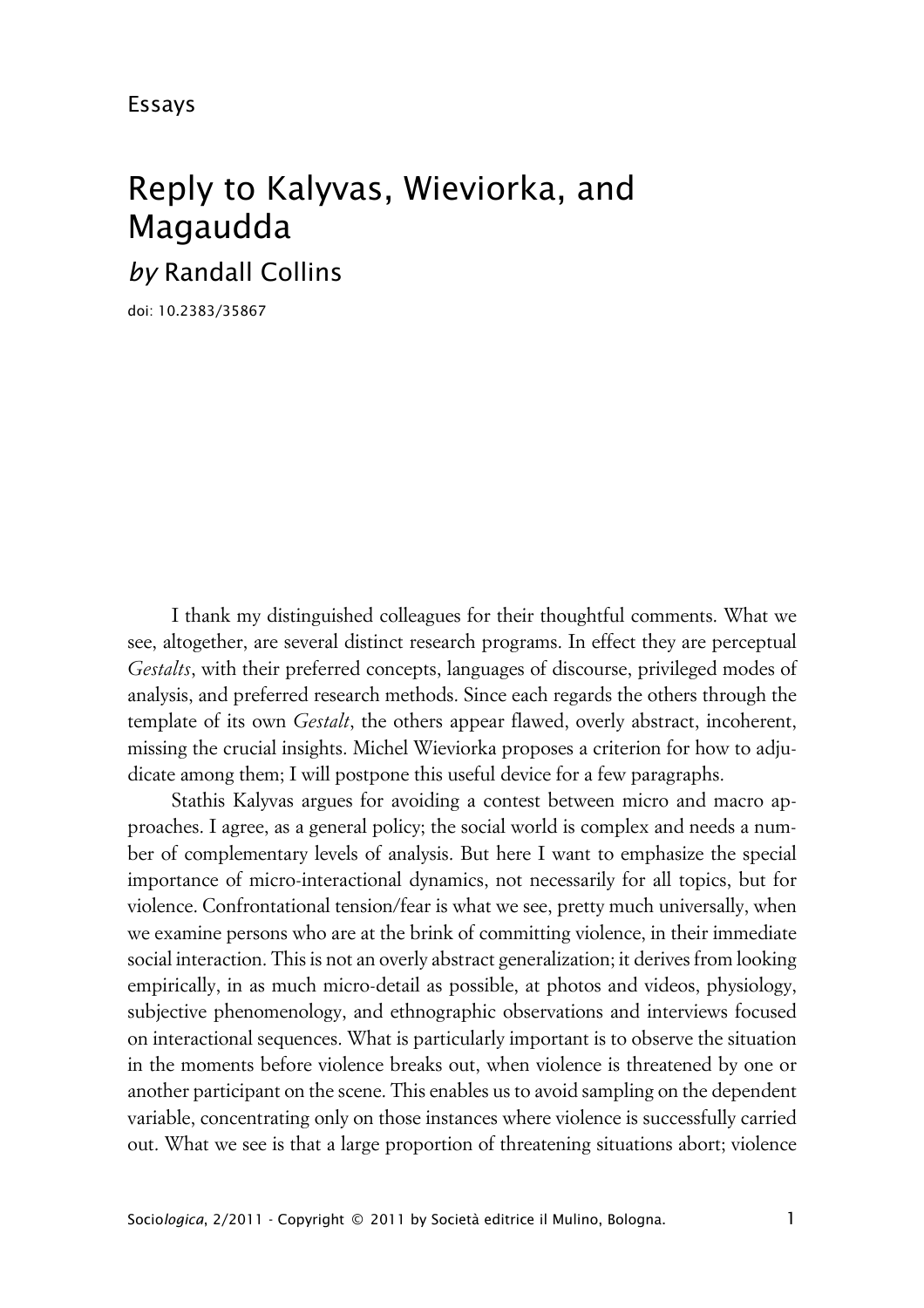is not carried out; or it is carried out by only a small proportion of persons present; and when it happens it is frequently incompetent, hitting the wrong target, or carried on at a length and intensity inappropriate to maximal violent efficiency. All this is congruent with my basic argument: carrying out violence requires that some of the persons present find a way to circumvent the barrier of confrontational tension/fear [*ct/f*]. And even when that happens, a residue of ct/f remains, and this makes the performance of violence so generally inaccurate.

My larger book on this topic thus is organized around several pathways around the barrier of  $ct/f$ : 1) finding weak victims to attack, especially those who are emotionally dominated; 2) support by an audience that encourages the attack, while they themselves do not take part in it; 3) avoiding the immediate confrontation by launching weapons from a great distance where the target cannot even be seen, or through the intermediary of masks and hoods which hide faces, or telescopic sights, which depersonalize the confrontation; 4) engaging in micro-situational dissimulation by pretending that no conflict is happening, up to the last moment when the hit-man pulls the trigger behind the victim's head or the suicide bomber detonates the explosive vest. Kalyvas's list of categories maps readily onto my own – e.g. violence in civil war, in specific battlefield situations, is generally 1); so is violence in riots; bombings by IEDs are a version of 3); honor killings, when examined closely, are not really so honorable but usually are a version of 2). This is necessarily rather briefly expressed here; but I beg those interested to look at the actual analyses in Collins [2008].

Michel Wieviorka has a well-developed theory in which the main causal conditions are on the macro-historical level, transmitted to individuals through consciousness of the impact of these conditions on their lives. Wieviorka questions my emphasis on the interactional situation. True, this would have no special significance if individuals just did what their cultural understandings tell them to do; or expressed their grievances and alienation automatically in violent situations; or (in another theoretical tradition) follow rational calculations from observing costs and consequences in their environment. But micro-empirical observations of what individuals do in immediate situations of possible violence shows that mostly the violence does not happen. Their cultural understandings, grievances, and calculations may well exist: I do not deny this, where the evidence shows it; but these are not sufficient to actually bring about violence. All motives and structural conditions conducive to violence must pass through the keyhole of the situation, and past the barrier of confrontational tension/fear.

It is not the case, as Wieviorka conjectures, that *ct/f* varies a great deal among individuals; wherever we have very detailed evidence (from photos, detailed phenomenology, etc.) it is by far the most common pattern. (I am speaking here of relatively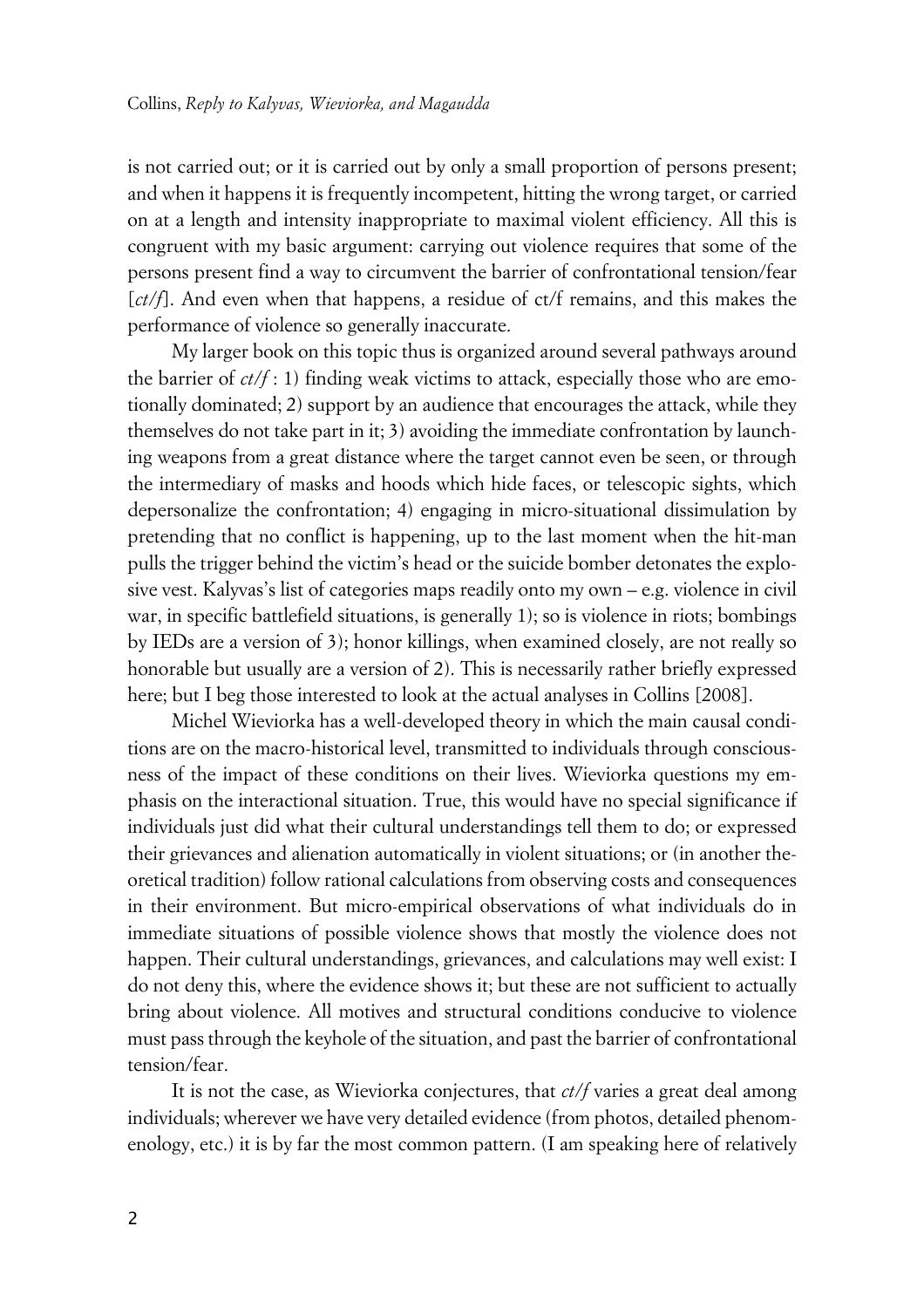close confrontations; photos of soldiers launching rockets from a distance of several miles show much less tension – i.e. technique 3) above – and 4) is a method for staging one's self-presentation as if there were no confrontation happening; those suicide bombers who are not good at this give themselves away, as Israeli security agents have informed me). It is true that some kinds of face-to-face violence show the perpetrator in a domineering mode, but taking the interactional situation as a whole, in such situations confrontational tension is very much present, evident in the expressions of the victim; I have argued that persons skilled at face-to-face violence manage to project all the *ct/f* onto the side of the victim.

To suggest a methodological reflection: Wieviorka emphasizes the cultural rationale of persons who commit violence. But interviewing persons who have committed violence is sampling on the dependent variable; what is missed are the situational conditions in which violence does not come off, unless one explicitly asks for the detail of situational sequences, and probes for instances where the prospective violence did not happen. There is also the danger that after-the-fact interviews elicit the ideology, the culturally available account or rationalization, for why this person committed violence; it is a culturally legitimate discourse, circulating perhaps only in a limited milieu, which accounts for the violence in terms of motive. But motives, I have argued on the micro-situational evidence, are insufficient to get the whole causality; and they may even be misleading. For example in an investigation by a Dutch sociologist of hundreds of court cases, the largest number of violent incidents are where a bully-like group of toughs pick out an isolated or socially incompetent target, and proceed not only to hurt him at length but to humiliate him by repeatedly demanding self-denigrating expressions [Weenink 2011]. Such bullies "play the humiliation game" but excuse their violence by the dominant discourse of "he offended me," while the provocative behavior typically is no more than being nerdy or different. This same research shows there are also cases where the perpetrator was indeed personally insulted or demeaned by the victim; but we need to examine the whole sequence to see when the expressed motive does line up with the behavior, and those where it is merely a rationalization.

To return now to Wieviorka's suggestion for how to adjudicate between rival research programs: examine their practical consequences for action to alleviate violence. This is a good criterion, and I accept the challenge. If violence is difficult to carry out because of the situational barrier of *ct/f*, a practical application is to try to enhance *ct/f*, and to reduce the possibility of getting around the barrier. Audience support is very important in whether violence will proceed and become severe; especially in relatively small groups, there is good evidence that audiences that express their disapproval, and that intervene, are generally quite successful [Levine *et al.*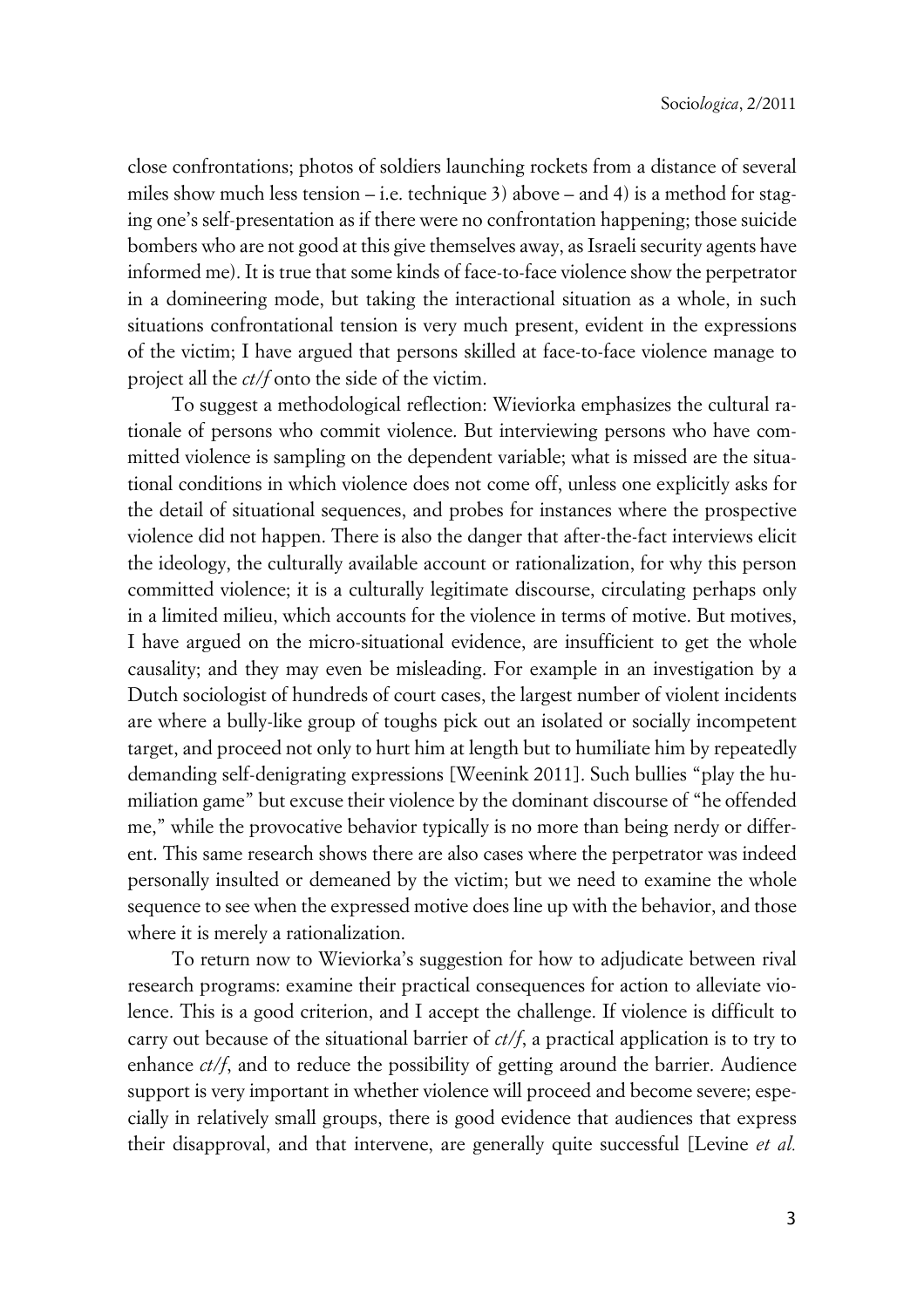2011]. This could be publicized and encouraged. Similarly with the type of attacking the weak that I have called "forward panic": here, spreading knowledge to police and soldiers about the numerical configurations and time-sequences that trigger forward panics can help prevent them. There are quite a few types of violence and I cannot give an exhaustive list here. But on the whole, the micro-situational model is an optimistic one: since violence often aborts, what practical sociological wisdom needs to do is to enhance this tendency. In that respect, *ct/f* is on the side of peace.

Theories in which the prime movers are on the macro level are on the whole much more pessimistic. If alienation from the prevailing structures of race, class, or religion are the ultimate motives for violence, the implied solution is to overcome racism and create economic equality. Difficult tasks, indeed! Certainly all the trends of the last forty years have been in the opposite direction from equalizing economic conditions. This bodes for a pessimistic future. The growing crisis of capitalism in future decades of the Twentyfirst century seem likely to exacerbate the problem. I doubt whether a certain amount of violence can be avoided, but to the extent that we have room for practical maneuver, it is the application of micro-sociological advice, one situation at a time, that is more promising.

Coming finally to Paolo Magaudda's development of a theory of the circulation of violent techniques. It is a promising approach to apply the sociology of techniques and practices to the special case of violence. I will comment on some points of detail. It may be somewhat misleading in this case to say that techniques are based on society, if this is taken to mean society as a whole. Violent techniques – i.e. how to circumvent *ct/ f* – are not held by everyone, but by a relatively small proportion of persons, a violent elite. Sometimes violent techniques are deliberately monopolized by an elite group; for instance, in Japan during the Tokugawa period, only samurai were allowed to wear swords; and in many male-dominated tribal societies, women and children are prohibited from the men's house or secret society where the weapons are kept. But this does not appear to be the method by which violent techniques are confined to a relatively small group (I have estimated on the order of 15% or less in most conflict-engaged sub-populations). I have argued that the key to most techniques of violence is not the weapons themselves, but the micro-interactional style of how to dominate emotional attention space, and how to deal with ones own emotions (expressed in bodily physiology). These techniques are largely tacit, and there may be a kind of "natural monopoly" in possessing them. This is because the techniques are difficult to learn except by experience and by close association with others who know the techniques.

How are violent techniques learned? We have relatively little empirical research on this; only very recently (chiefly in US and UK military training) are social/ psychological findings explicitly applied to increase the rate of accurate firing and other as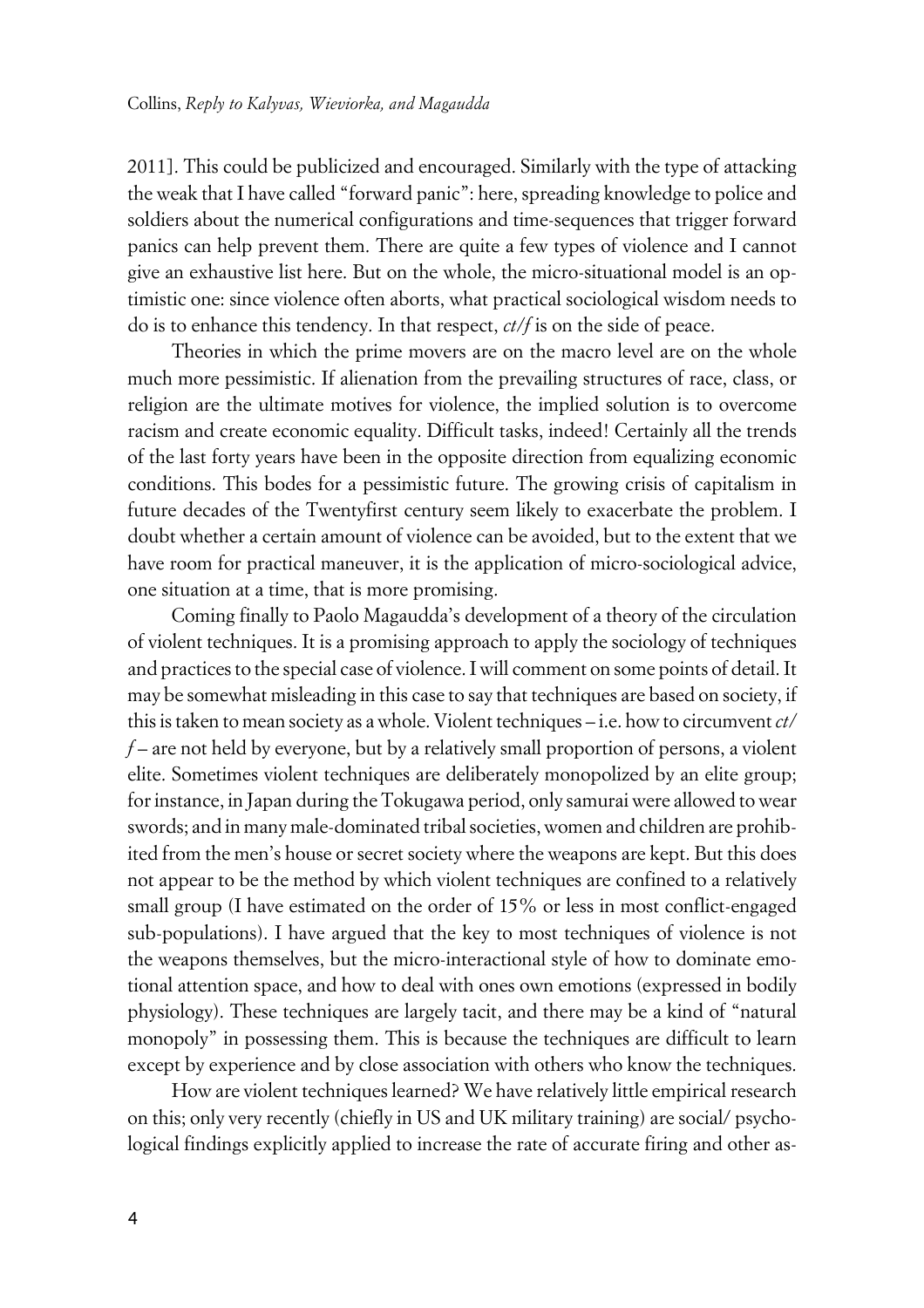pects of group performance in close combat [King 2005]. There are some indications in the ethnography of particular types of violent techniques. British soccer hooligans, who evolved techniques for evading security forces and locating vulnerable targets, were imitated by observers from the Continent – initially from Holland and Germany – who took these techniques back home [King 2003]. Certain types of Latino gangs in Los Angeles, creating large-scale alliances and rivalries through symbolic membership displays and taunts of rivals, exported these organizational techniques to Central America, chiefly through gang members who were deported by US authorities [Brenneman 2012]. The technique of suicide bombings by clandestine approach was pioneered in Sri Lanka by the LTTE, and spread through specific geographical channels to Lebanon and elsewhere [Hapgood 2005; Ricolfi 2005]. This pattern of diffusion of violent techniques through networks of those with personal experience fits also what we know about the diffusion of scientific research techniques, again through networks of hands-on experience. [Shapin and Schaffer 1985; Collins 1998, 535-538]. The contrast is to diffusion of techniques through distant media, by reading or by hearsay – which are ineffective ways of learning techniques, both at the scientific research front, and in violence.

In conclusion, I would emphasize again that there is considerable variety of techniques of violence; they all have a crucial component of micro-interactional behavior, that needs to be transmitted in order to make the technique effective. It will take big research effort to examine how, when and where these techniques were invented, and how they diffused. And since violent techniques range in effectiveness – some being only episodically and partially successful – there is much room for an ongoing competition of violent techniques and counter-techniques. The micro-level of the violent interactional techniques themselves must be complemented by macromechanisms – both the collective shaping of motives for violence, and the networks through which violent micro-techniques spread across the social landscape.

### **References**

Brenneman, R.

2012 *Homies and Hermanos: God and Gang in Central America*. Oxford: Oxford University Press.

Collins, R.

1998 *The Sociology of Philosophies.* Cambridge, MA: Harvard University Press.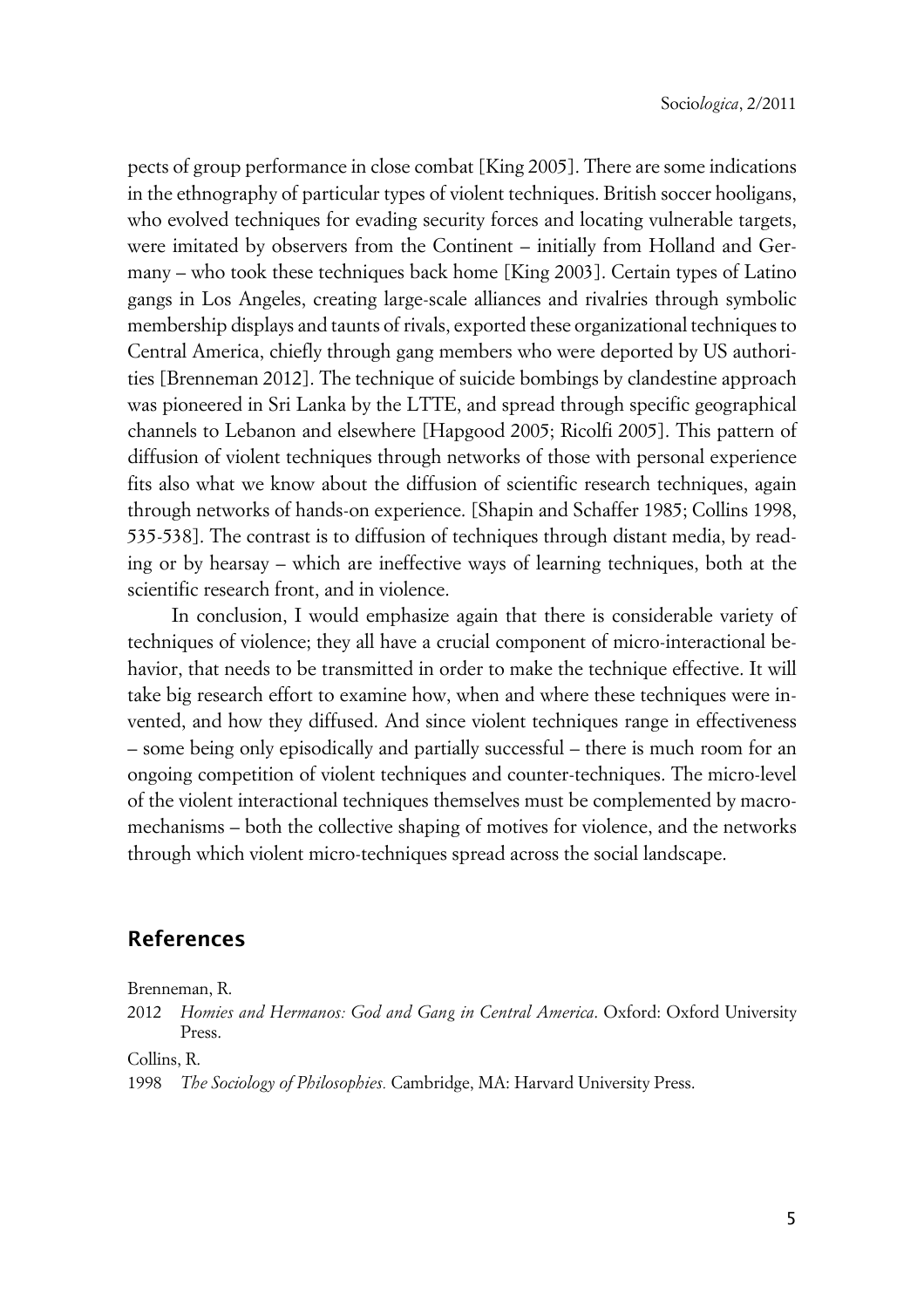Hapgood, S.

2005 "Tamil Tigers, 1987-2002." In *Making Sense of Suicide Missions*, edited by D. Gambetta*.* New York: Oxford University Press.

King, A.

- 2003 *The European Ritual. Football in the New Europe*. Aldershot: Ashgate.
- 2005 "The word of command: communication and cohesion in the military." *Armed Forces and Society*, 32: 1-20.
- Levine, M., Taylor, P.J., and Best, R.
- 2011 "Third Parties, Violence, and Conflict Resolution: The Role of Group Size and Collective Action in the Microregulation of Violence." *Psychological Science*, 22: 406–412.

Ricolfi, L.

2005 "Palestinians, 1981-2003." In *Making Sense of Suicide Missions*, edited by D. Gambetta. New York: Oxford University Press.

Shapin, S., and Schaffer, S.

1985 *Leviathan and the Air Pump*. Princeton: Princeton University Press.

Weenink, D.

2011 "Exploring the Violent Interaction Rituals of Public Youth Violence." Paper presented at American Sociological Association Annual Meeting, 2011.